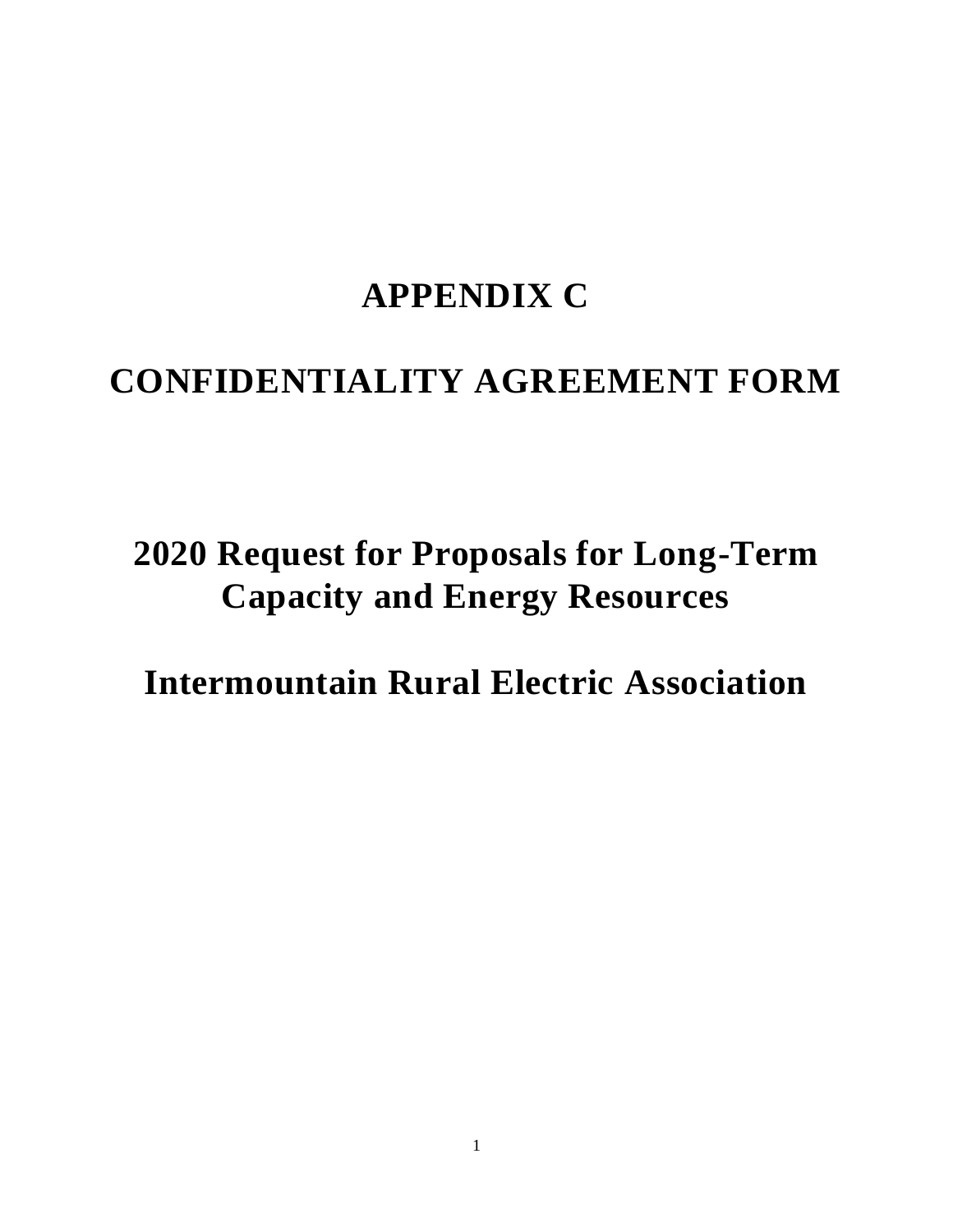#### **CONFIDENTIALITY AGREEMENT**

**THIS CONFIDENTIALITY AGREEMENT**, effective as of the date ("Effective Date") of the signatures below (this "Agreement"), is entered into by and between Intermountain Rural Electric Association ("IREA"), and  $\qquad \qquad$ , a ("Bidder"). IREA and Bidder are each sometimes referred to individually as a "'Party" and collectively, as the "Parties."

**WHEREAS**, IREA has issued the 2020 Request for Proposals for Long-Term Capacity and Energy Resources (the "RFP") for IREA, to meet the power supply requirements of IREA's partial-requirements wholesale power supply contracts;

**WHEREAS**, in connection with the RFP, the Parties and/or their respective Affiliates may disclose to one another information that is confidential and proprietary and may enter into a transaction with each other (the "Possible Transaction"), subject to the terms and restrictions provided herein;

**WHEREAS**, each Party wishes to maintain the confidentiality of such information and, further, does not intend to waive any of its rights thereto;

**WHEREAS**, as a condition to furnishing such information, each Party requires that such information be accorded confidential treatment in accordance with and subject to the provisions of this Agreement;

**NOW, THEREFORE,** in consideration of the mutual covenants and promises contained herein and other good and valuable consideration, the receipt and adequacy of which are hereby acknowledged, the Parties agree as follows:

1. "Confidential Information" shall mean any and all technical, financial, operational, business, or other non-public information, including, without limitation, data, documents, materials, studies, projections, contract proposals, processes, drawings, plans, specifications, operating procedures, correspondence, formulae, programs, analyses, and studies, whether in written or electronic form, whether communicated in writing, verbally, or otherwise, that a Party (the "Disclosing Party") discloses to the other Party (the "Receiving Party") or to any of the Receiving Party's Representatives (as defined below), including, without limitation, all notes, observations, analyses, interpretations, compilations, studies, surveys, inspections, or evaluations made by or for the Receiving Party or any of its Representatives that contain, reflect, or are based upon, in whole or in part, any of such data or information. Documents so classified by the Disclosing Party shall bear the designation "Confidential Information." The term "Highly Sensitive Protected Material" is a subset of Confidential Information that refers to material that the Disclosing Party claims is of such a highly sensitive nature that making copies of such material or providing unrestricted access to such material to the Receiving Party or its Representatives would expose the Disclosing Party, or a person or entity to which the Disclosing Party owes a duty to protect the confidentiality of such materials, to an unreasonable risk of harm. Documents so classified by the Disclosing Party shall bear the designation "Highly Sensitive Protected Material." For purposes of the RFP and evaluations conducted therein, Bidders in the RFP may label their bid proposals and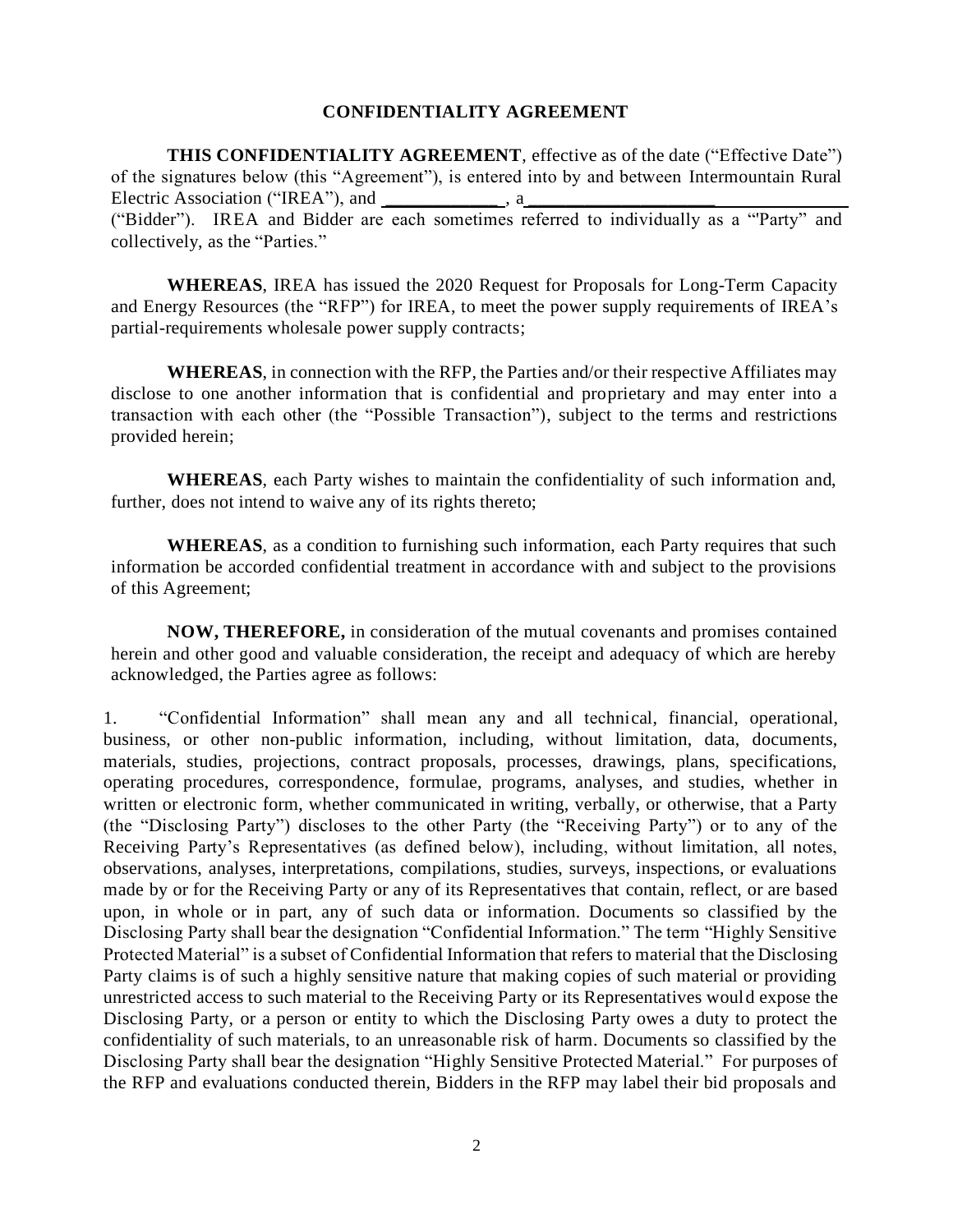pricing as Confidential Information; however, Bidder may also request that their proposals and pricing be designated by IREA and treated as Highly Sensitive Protected Materials to the extent produced for review by parties in any subsequent Colorado Public Utilities Commission ("CPUC") or other proceedings seeking regulatory approval of proposals selected from the RFP. Further, to the extent not in violation with other laws and regulations, including but not limited to antitrust and unfair trade practices laws, Bidders are not required to maintain their bids and pricing as Confidential Information during the RFP process as they may choose in their sole discretion, provided they shall maintain any and all Confidential Information of IREA as confidential pursuant to the Confidentiality Agreement.

2. Each Party agrees to hold Confidential Information of the other Party in confidence and not to disclose any part of such Confidential Information to any Person, except in accordance with this Agreement (including, without limitation, pursuant to IREA's disclosure rights set forth in Section 5 below), without the prior written approval of the Disclosing Party. Each Party further agrees to use the other Party's Confidential Information only for the purposes of the RFP and for no other purpose. Bidder's Confidential Information may be disclosed by IREA only to IREA's directors, officers, employees, representatives, attorneys, agents, consultants, or advisors, including but not limited to Alliance for Cooperative Energy Services Power Marketing LLC (ACES"), (collectively, "IREA Representatives"), and any member of any interested regulatory agency and staff, including but not limited to CPUC Commissioners and Staff, including outside consultants and counsel engaged by the CPUC for this RFP and any subsequent certification, who may need to know the Confidential Information for the purposes contemplated by this Agreement and who will be advised by IREA of this Agreement; provided, however, that IREA will satisfy itself that the IREA Representatives will act in accordance herewith. IREA shall be responsible for any breach of this Agreement by any of the IREA Representatives. IREA's Confidential Information may be disclosed by Bidder only to Bidder's or Bidder's Affiliates' directors, officers, employees, representatives, attorneys, agents, consultants, or advisors (the "Bidder Representatives") who need to know the Confidential Information for the purposes contemplated by this Agreement and who will be advised by Bidder of this Agreement; provided, however, that Bidder will satisfy itself that the Bidder's Representatives will act in accordance herewith. Bidder shall be responsible for any breach of this Agreement by any of the Bidder's Representatives. The IREA Representatives and the Bidder's Representatives may hereinafter sometimes be referred to as the "Representatives" of the respective Parties (by way of example only, the IREA Representatives may be referred to as "the Representatives of the Disclosing Party" when IREA is the Disclosing Party). All such IREA Representatives and Bidder Representatives shall be informed of the Confidential Information and the obligations to under this Agreement and shall sign the Non-Disclosure Certificate acknowledging this understanding. Outside consultants, agents, and advisors of IREA, or any Bidder shall not share Confidential Information received from a Disclosing Party with any Affiliate of the outside consultant, agent, or advisor without the advance written approval of the Disclosing Party.

3. In addition to the protections provided for herein for Confidential Information, Confidential Information that also has been designated as Highly Sensitive Protected Material shall be subject to the following protections. First, the Highly Sensitive Protected Material will be accorded by the Receiving Party the highest level of protection that is reasonably possible in order to preserve the confidentiality of this material. Second, only one copy of Highly Sensitive Protected Material will be provided to the Receiving Party, and the Receiving Party shall not be permitted to make any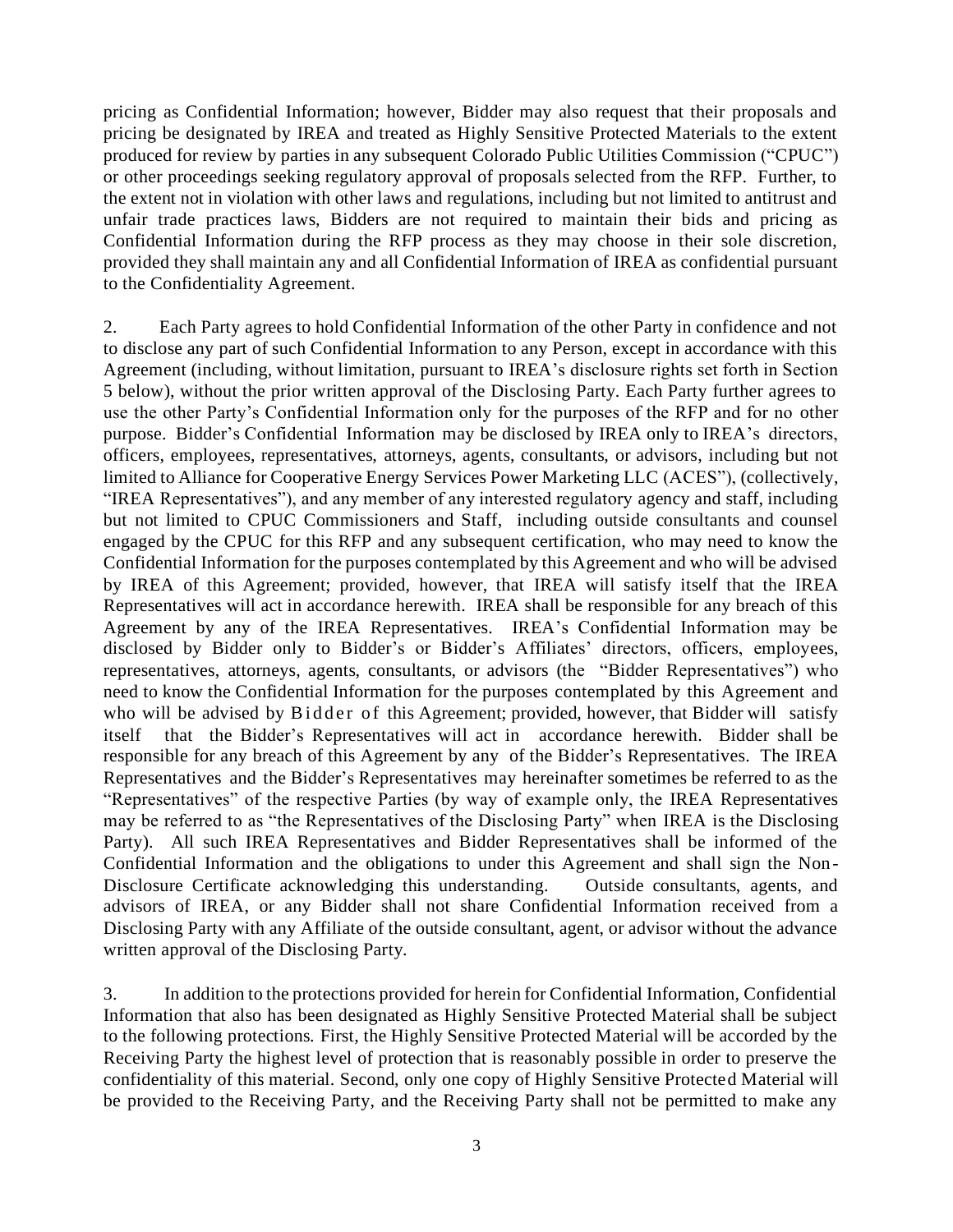additional copies of such Highly Sensitive Protected Material, or any part of the Highly Sensitive Protected Material, without the prior written consent of the Disclosing Party. Third, the Receiving Party agrees that Highly Sensitive Protected Material shall be made available only for review by approved Representatives of the Receiving Party, which Representatives must be approved by the Disclosing Party, applying its sole and absolute discretion, before Highly Sensitive Protected Material may be provided to the proposed Representative.

4. The confidentiality obligations of this Agreement shall not apply to information disclosed in connection with this Agreement that: (i) is or becomes publicly known other than through a breach of the provisions of this Agreement or other confidentiality or other legal or fiduciary obligation by the Receiving Party or any of its Representatives; (ii) is already known to the Receiving Party at the time of disclosure, provided the source of such information was not known by the Receiving Party to be bound by a confidentiality agreement with or other legal or fiduciary obligation of confidentiality owed to the Disclosing Party or any of its Affiliates; (iii) is lawfully received by the Receiving Party from a source other than the Disclosing Party or its Representatives without, to the Receiving Party's knowledge, breach of any confidentiality agreement with or other legal or fiduciary obligation of confidentiality owed to the Disclosing Party or any of its Affiliates by such source; (iv) is independently developed by the Receiving Party without use, directly or indirectly, of Confidential Information received from the Disclosing Party or any of its Representatives; or (v) is authorized in writing by the Disclosing Party to be released from the confidentiality obligations of this Agreement.

5. All Confidential Information may be subject to review by one or more of the regulatory authorities having jurisdiction over IREA or the Possible Transaction or by the staff(s) thereof, and may be subject to formal or informal discovery by each such authority or staff or other parties. In addition, all Confidential Information may be subject to review by a district or appellate court in a proceeding involving IREA. Bidder agrees that, notwithstanding anything herein to the contrary, IREA may, without notice to Bidder, use and disclose Confidential Information in testimony, evidence, applications, pleadings, in response to formal or informal discovery in any proceeding, or otherwise in any proceeding or non-public communication or discussion seeking or relating to approval or review by any such regulatory authority of the Possible Transaction or any other regulatory proceeding or proceeding before a district or appellate court to which the Possible Transaction or such Confidential Information may be relevant, and in any such case, IREA will make reasonable efforts to obtain confidential treatment for Confidential Information disclosed to it or its Representatives. In addition, if the Receiving Party becomes legally compelled (by oral questions, interrogatories, request for information or documents, subpoena, civil investigative demand, or similar process) to disclose any Confidential Information of the Disclosing Party, the Receiving Party will provide the Disclosing Party with prompt written notice thereof, if permitted by law, so the Disclosing Party may seek a protective order or other appropriate remedy and/or waive compliance with the provisions of this Agreement. In the event such protective order or other remedy is not obtained reasonably in advance of the time the Receiving Party is required to disclose such Confidential Information, the Receiving Party will disclose, except to the extent the Disclosing Party shall have waived compliance with the provisions of this Agreement, only that Confidential Information of the Disclosing Party the disclosure of which is compelled and will make reasonable efforts to obtain confidential treatment for such Confidential Information so disclosed (and may disclose such information in accordance with this Section 5 without liability hereunder).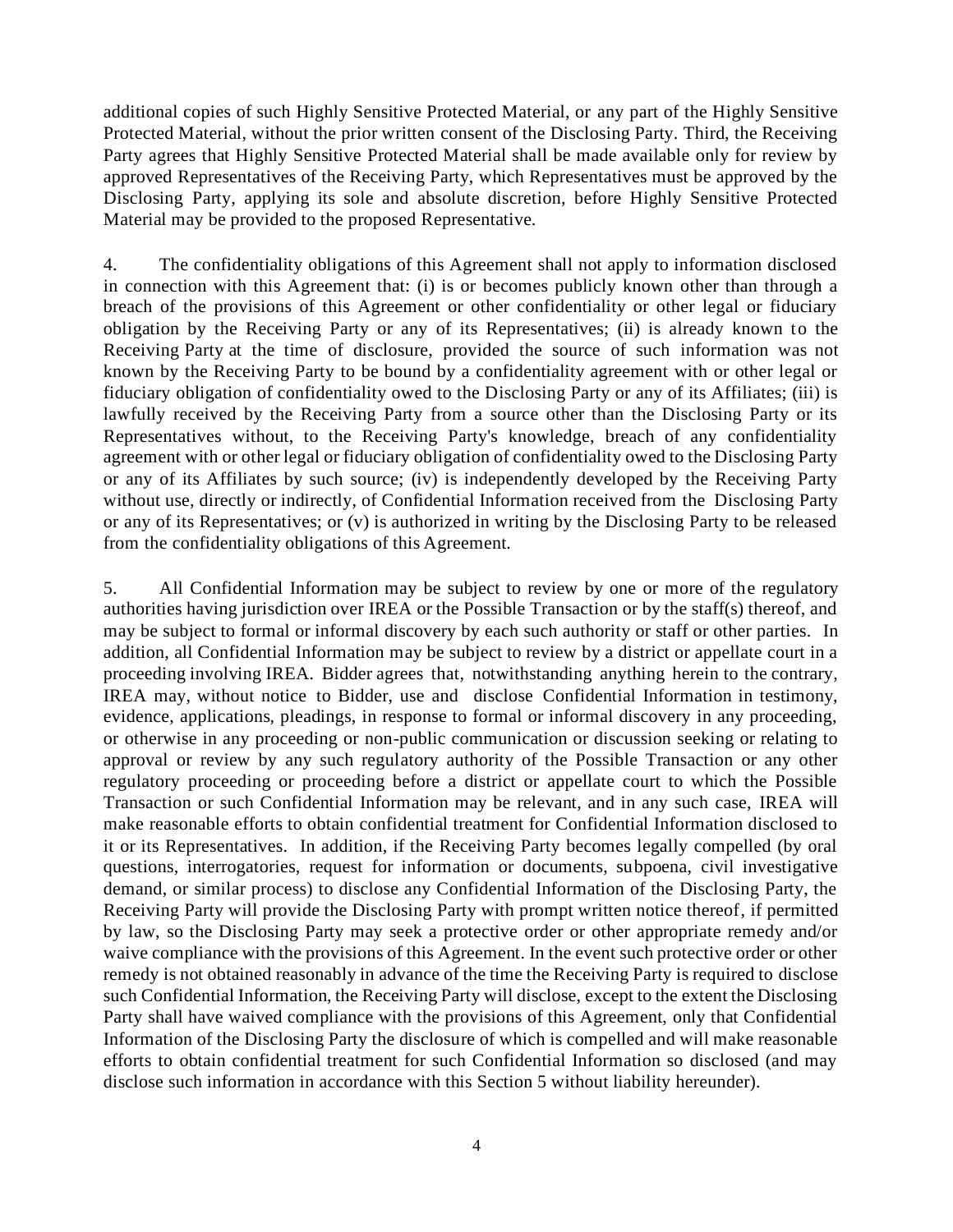6. While this Agreement remains in effect, the Receiving Party, upon the Disclosing Party's written request, shall return to the Disclosing Party as promptly as practicable, but in no event later than thirty (30) days from the date such request is received, all Confidential Information provided to the Receiving Party and in its possession or the possession of its Representatives. In lieu of returning the information as provided herein, the Receiving Party may destroy all Confidential Information provided by, and shall certify in writing such destruction to, the Disclosing Party. Notwithstanding the return or destruction of the Confidential Information, the Receiving Party shall continue to be bound by its obligations hereunder for the duration of the term of confidentiality hereof. Counsel for the Receiving Party may retain copies of Confidential Information (in whole or in part) required to evidence compliance with regulatory or legal obligations; provided, however, that any such Confidential Information so retained shall be subject to the terms of this Agreement.

Notwithstanding the paragraph above, (i) the Receiving Party and its Representatives shall not be obligated to return or destroy any Confidential Information that the Receiving Party is retaining pursuant to a document retention hold established in connection with any actual or anticipated civil or criminal investigation or litigation, in which event the Confidential Information shall be retained by the Receiving Party or its Representatives until such time as the document retention hold is no longer in effect, at which time the Confidential Information shall be returned to the Disclosing Party or destroyed as aforesaid; (ii) to the extent that the Receiving Party's or any of its Representative's computer back-up procedures create copies of the Confidential Information, the Receiving Party or such Representative may retain such copies in its archival or back-up computer storage for the period the Receiving Party or such Representative normally archives backed-up computer records; (iii) each of the Receiving Party and its Representatives may retain those materials containing the Disclosing Party's Confidential Information that are distributed to or created by its board of directors or senior management in connection with the Possible Transaction; and (iv) the Receiving Party and its Affiliates shall not be required to return or destroy any filing or other document or material provided to, or document or material created or held by, any governmental authorities in connection with the Possible Transaction.

Any Confidential Information not returned or destroyed pursuant to this Section 6 shall be retained subject to the terms this Agreement.

7. The Disclosing Party shall be entitled to seek equitable relief, including injunction and specific performance, in the event of a breach or threatened breach of this Agreement upon proof of such breach. Further, the Receiving Party waives any requirement that the Disclosing Party post a bond in connection with obtaining any such equitable relief. In the event of a breach of this Agreement, such remedies shall be in addition to any other remedies available at law or equity. In no event shall any Party be entitled to consequential, exemplary, indirect, special, or punitive damages for breach or threatened breach of this Agreement, except to the extent that the other Party, pursuant to the provisions of Section 15 hereof, is obligated to indemnify such Party against third party claims.

8. Neither Party acquires any property or other interest, including, without limitation, any right under any patent, trademark, or copyright, in Confidential Information merely as a result of its disclosure or exchange under this Agreement. For the avoidance of any doubt, the Parties do not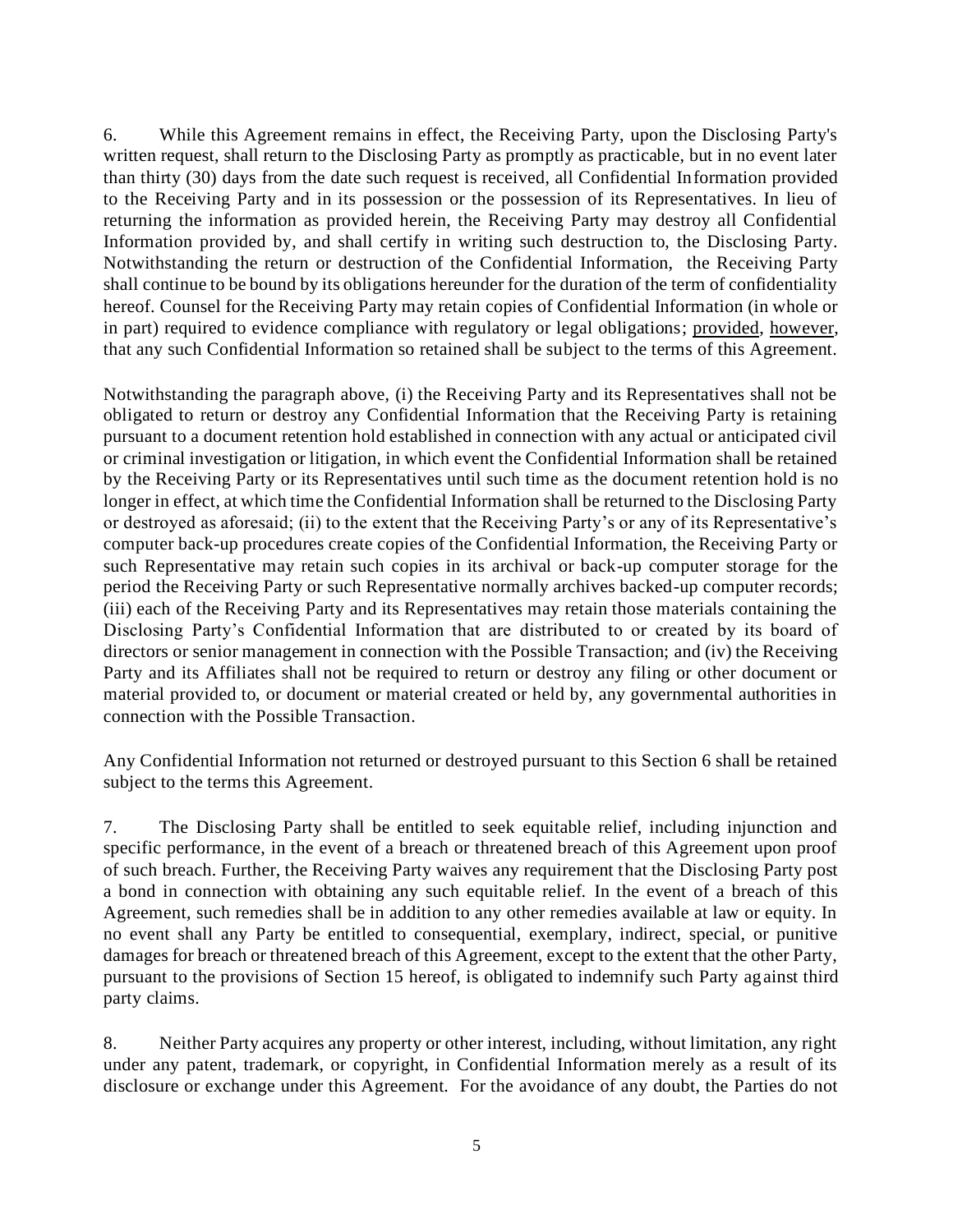intend to disclose any patent, trademark or copyrighted materials as part of the Confidential Information hereunder.

9. Neither Party nor any of its Representatives has made or makes any representation or warranty, whether express, implied, statutory, or otherwise, as to the accuracy or completeness of Confidential Information or any condition or aspect thereof. Except as otherwise agreed in writing, each Party agrees that neither the Disclosing Party nor any of its Representatives shall have any liability to the Receiving Party or any of its Representatives resulting from the use of the Confidential Information or any errors therein or omissions therefrom.

10. This Agreement does not constitute a joint venture or partnership between the Parties. Nothing herein shall require either Party to disclose Confidential Information or to negotiate or to enter into any agreement as a result of the exchanges and discussions contemplated by this Agreement. Bidder acknowledges and agrees that IREA has no obligation to negotiate exclusively with Bidder or any other Person regarding the Possible Transaction except as may be otherwise expressly provided in a subsequent written agreement. Each of the Parties acknowledges that it is sophisticated and has been advised, and will continue to be advised, by experienced counsel and, to the extent it deems appropriate, other advisors in connection with the Possible Transaction. No contract or agreement regarding the Possible Transaction or any transaction involving the Parties will be deemed to exist between the Parties unless and until a final definitive agreement setting forth the definitive terms of the Possible Transaction has been fully executed and delivered. Unless and until such a final definitive agreement regarding the Possible Transaction has been executed and delivered, neither Party will be under any legal obligation of any kind whatsoever with respect to the Possible Transaction by virtue of this Agreement, except for the matters specifically agreed to herein or as otherwise expressly provided in a subsequent written agreement with respect to the Possible Transaction. Each Party reserves the right, in its sole discretion, to terminate discussions and negotiations regarding the Possible Transaction at any time, for any or no reason.

11. This Agreement shall be effective on the Effective Date for a period of two (2) years thereafter and shall terminate upon the expiration of such period. Termination shall not affect the obligations of either Party under this Agreement with respect to Confidential Information already disclosed to such Party or any of its Representatives under this Agreement.

12. For purposes of this Agreement, the following terms shall have the meanings set forth below:

- (a) "Affiliate" shall mean any Person controlling, controlled by or under common control with another Person, with control meaning the ability to direct the management or policies of a Person, whether through the ownership of voting rights of fifty (50) percent or more, by contract, or otherwise.
- (b) "Person" shall mean any individual, corporation, partnership, limited liability company, joint venture, association, trust, estate, government or agency or subdivision thereof or any other entity.
- 13. No failure or delay by the Disclosing Party in exercising any right, power, or privilege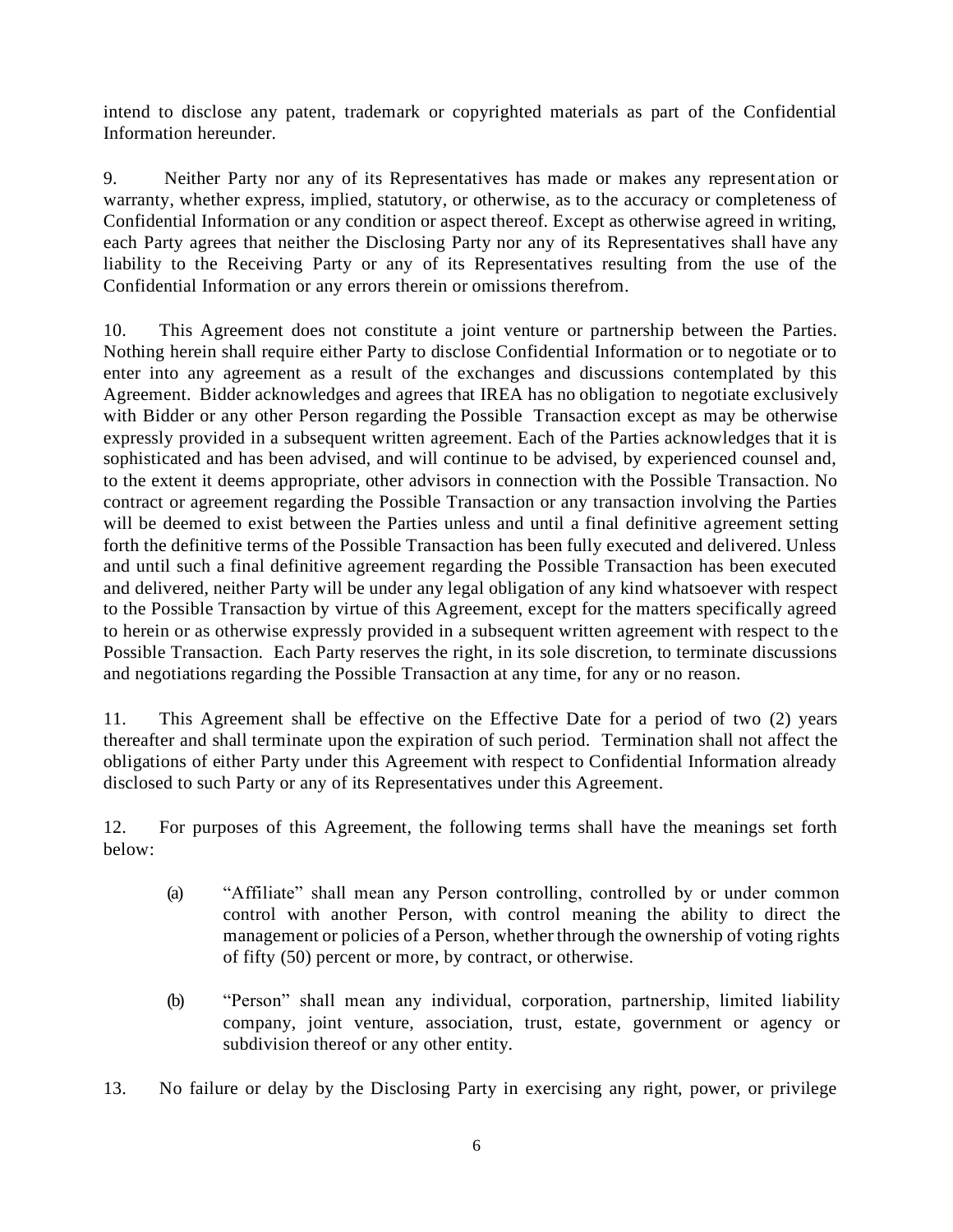hereunder shall operate as a waiver thereof, nor shall any single or partial exercise thereof preclude any other or further exercise of any right, power, or privilege. No waiver by any Party of any provision of this Agreement shall be effective unless in writing and designated as a waiver, and such waiver shall not imply a subsequent or prior waiver of that or any other provision.

14. The Disclosing Party represents and warrants to the Receiving Party that it may disclose or make available all Confidential Information disclosed to the Receiving Party hereunder without violating or being in breach of any contractual, fiduciary, or other obligation of non- disclosure existing at the time of such disclosure. The Disclosing Party shall indemnify, defend and hold harmless the Receiving Party and its Representatives from and against, and shall pay to the Receiving Party and its Representatives the amount of, any and all reasonable out-of-pocket expenditures in respect of any and all losses, damages, liabilities, obligations, penalties, fines, charges, costs, expenses and disbursements (including interest payable as a part thereof, reasonable legal and accountants' fees and expenses relating thereto, and other out-of-pocket expenses incurred in investigating, preparing or settling any action, cause of action, arbitration, claim, demand, suit or proceeding of any nature, in law or in equity, by or before any governmental authority or arbitrator) incurred by or assessed against the Receiving Party or its Representatives in respect of, resulting from, arising out of or caused by any third-party claims relating to any violation or breach of the representation and warranty made by the Disclosing Party in the preceding sentence.

15. This Agreement shall be governed by and construed in accordance with the laws of the State of Colorado, without regard to the conflict of law principles thereof that would otherwise direct the application of the laws of a different jurisdiction.

16. Any and all notices and other communications that are required or permissible pursuant to this Agreement shall be in writing, and shall be deemed given: (i) upon personal delivery to an officer of the recipient as set forth below; (ii) upon the sender's receipt of electronic confirmation of transmission, if sent by facsimile; or (iii) upon receipt, if sent by mail or courier. The Parties designate the following addresses for the provision of such notices:

To IREA: Intermountain Rural Electric Association Attn: General Counsel 5496 N. U.S. Highway 85 Sedalia, CO 80135

 $To$   $\qquad \qquad$  (Bidder): [To be completed]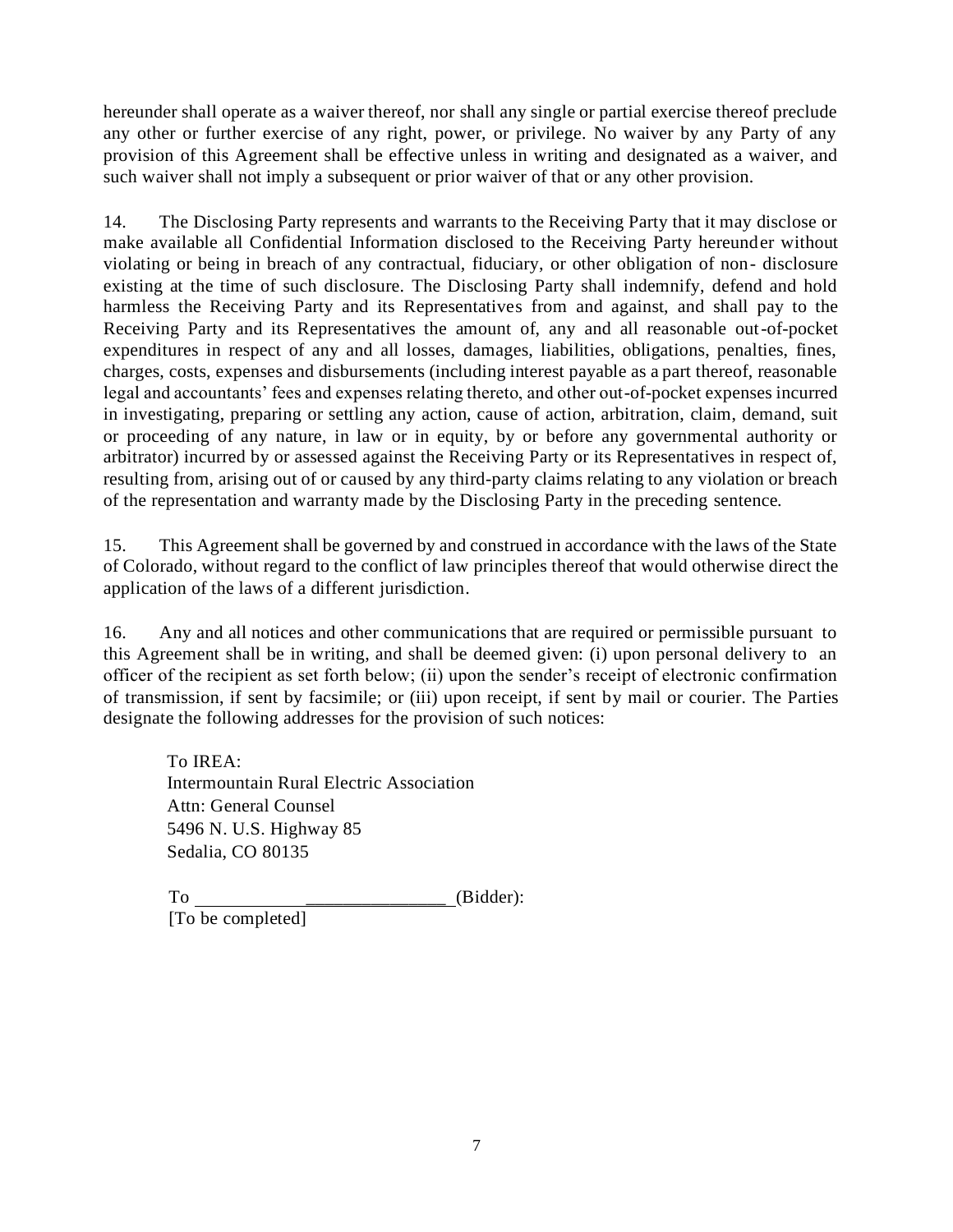17. The invalidity or unenforceability of any provision of this Agreement shall not affect the validity or enforceability of any other provision of this Agreement, which shall remain in full force and effect. Any unenforceable provision shall be deemed modified to the limited extent required to permit its enforcement in a manner most closely representing the intention of the Parties as expressed herein.

18. The Parties hereby expressly acknowledge and agree that (i) they are or may be involved in the same or similar businesses, (ii) nothing herein or otherwise will restrict either Party from competing with the other Party or its Affiliates, and (iii) there is no fiduciary relationship or other implied obligation of the Parties with respect to the subject matter hereof or based on any course of dealing, the Parties' respective obligations being solely those expressly set forth herein.

19. This Agreement constitutes the entire Agreement between the Parties on the subject of confidentiality of information disclosed during the RFP. There are no terms, conditions, representations, warranties, or agreements between the Parties concerning the subject matter of this Agreement that have not been specifically stated herein. This Agreement may not be modified except by written agreement designated as a modification executed by authorized officers of the Parties.

20. This Agreement may be executed in any number of counterparts, and by different parties in separate counterparts, each of which shall be deemed an original but all of which together shall constitute one instrument.

IN WITNESS WHEREOF, each of the Parties has caused this Agreement to be executed by its duly authorized representative as of the date first above written.

| <b>Intermountain Rural Electric Association</b>              | <b>Bidder</b>                |
|--------------------------------------------------------------|------------------------------|
|                                                              | By: $\overline{\phantom{a}}$ |
| Name:<br><u> 1990 - Johann Barbara, martin eta politikar</u> |                              |
| Title:<br><u> 1989 - John Stein, Amerikaansk politiker (</u> | Title:                       |
| Date:                                                        | Date:                        |